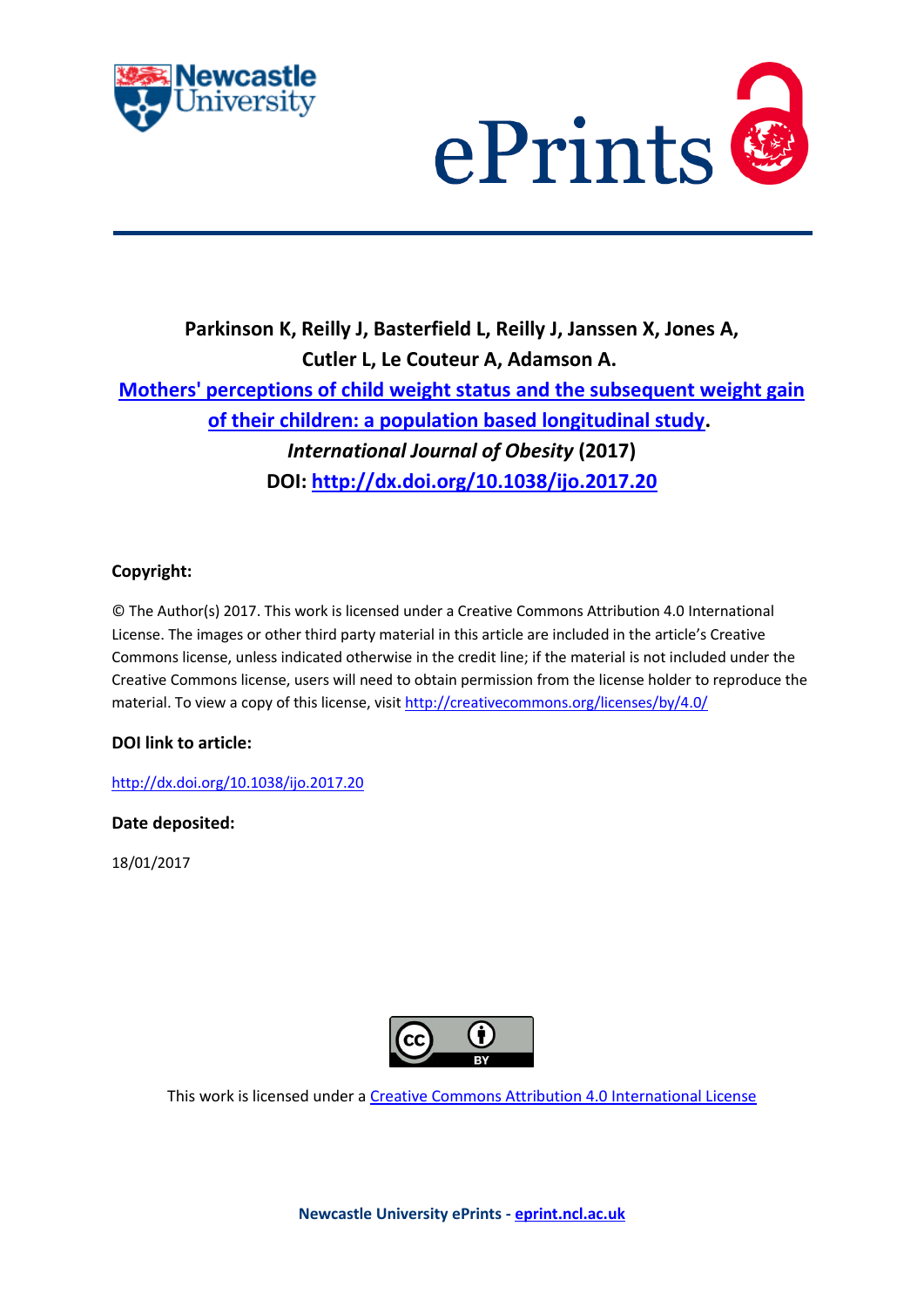[www.nature.com/ijo](http://www.nature.com/ijo)

## ORIGINAL ARTICLE

# Mothers' perceptions of child weight status and the subsequent weight gain of their children: a population-based longitudinal study

KN Parkinson<sup>1,2</sup>, JJ Reilly<sup>3</sup>, L Basterfield<sup>1,2</sup>, JK Reilly<sup>1,2</sup>, X Janssen<sup>3</sup>, AR Jones<sup>1,2</sup>, LR Cutler<sup>1,2</sup>, A Le Couteur<sup>1,4</sup> and AJ Adamson<sup>1,2</sup>

BACKGROUND: There is a plethora of cross-sectional work on maternal perceptions of child weight status showing that mothers typically do not classify their overweight child as being overweight according to commonly used clinical criteria. Awareness of overweight in their child is regarded as an important prerequisite for mothers to initiate appropriate action. The gap in the literature is determining whether, if mothers do classify their overweight child's weight status correctly, this is associated with a positive outcome for the child's body mass index (BMI) at a later stage.

OBJECTIVE: To explore longitudinal perceptions of child weight status from mothers of a contemporary population-based birth cohort (Gateshead Millennium Study) and relationships of these perceptions with future child weight gain.

METHODS: Data collected in the same cohort at 7, 12 and 15 years of age: mothers' responses to two items concerning their child's body size; child's and mother's BMI; pubertal maturation; demographic information.

RESULTS: Mothers' perceptions of whether their child was overweight did not change markedly over time. Child BMI was the only significant predictor of mothers' classification of overweight status, and it was only at the extreme end of the overweight range and in the obese range that mothers reliably described their child as overweight. Even when mothers did appropriately classify their child as overweight at an earlier stage, this was not related to relatively lower child BMI a few years later.

CONCLUSIONS: Mothers tend to classify their child as overweight in only more extreme cases. It is an important finding that no beneficial impact was shown on later child BMI in overweight children whose mothers classified their child's weight status as overweight at an earlier stage.

International Journal of Obesity advance online publication, 21 February 2017; doi[:10.1038/ijo.2017.20](http://dx.doi.org/10.1038/ijo.2017.20)

#### **INTRODUCTION**

Over 30% of children in the United Kingdom (UK) are overweight or obese<sup>1</sup> based on the UK national body mass index (BMI) centiles classification of being at or above the 85th and 95th centiles, respectively.<sup>[2](#page-6-0)</sup> This is a major public health concern because of the physical and psychological impact on the child. $3$ There is considerable evidence that parents typically do not classify their child as overweight or obese even when their child is according to commonly used clinical criteria.<sup>[4,5](#page-6-0)</sup> Parents report comparing their child's weight to that of other children,<sup>[6](#page-6-0)</sup> and as childhood obesity rates increase, parents may compare their child to increasingly overweight children, resulting in a shift in social norms related to body weight.<sup>[7](#page-6-0)</sup>

Our own previous work on this topic in English children from the Gateshead Millennium Study population-based birth cohort showed that at age 7 years, the children typically needed to be in the obese range to be classified as overweight by their mother.<sup>[8](#page-6-0)</sup> However, parents did underestimate the weight status of overweight children less as BMI increased,<sup>[8](#page-6-0)</sup> consistent with previous findings.[4](#page-6-0) This demonstrates that parents are aware of overweight in their child but are not sensitive to its lower levels.

Parents' ability to classify accurately their child's weight status is regarded as important. For example, underestimation is claimed to be a barrier for behaviour change, $9$  and the ability of mothers to recognise when their child is becoming overweight is claimed to be key to childhood obesity prevention.<sup>[10](#page-6-0)</sup> These assertions were not evidence based. Whether mothers are concerned about their child becoming overweight in the future is also important—it is perhaps something all parents should be concerned about, but particularly so if their child is already overweight as we know that overweight in childhood tends to 'track' into adulthood.<sup>[11](#page-6-0)</sup>

The majority of studies of parental perceptions of childhood overweight and obesity are cross-sectional studies of mothers of children up to 12 years<sup>[12,13](#page-6-0)</sup> who were recruited predominantly from schools or health-care facilities.<sup>[12](#page-6-0)</sup> To our knowledge, there are three longitudinal studies published on repea[ted m](#page-6-0)easures of mothers' perceptions of their child's body weight. $14-16$  In one, the study reports on a UK sample that mothers' correct classification of their child's weight status improved from 44% at 7 years to 74% at 16 years, with child BMI predicting correct classification at both time points. There was no evidence that correct classification of the child being overweight at 7 years impacted on the trajectory of the child's BMI from 7 to 16 years.<sup>[15](#page-6-0)</sup> Both the other papers (one in a small non-representative sample of 5–9-year-old children in the Netherlands;<sup>[17](#page-6-0)</sup> one in a nationally representative Australian sample of 4–13-year-old children<sup>14</sup>) report that parental

E-mail: [kathryn.parkinson@ncl.ac.uk](mailto:kathryn.parkinson@ncl.ac.uk)

<sup>&</sup>lt;sup>1</sup>Institute of Health and Society, Newcastle University, Newcastle upon Tyne, UK; <sup>2</sup>Human Nutrition Research Centre, Newcastle University, Newcastle upon Tyne, UK; <sup>3</sup>Physical Activity for Health Group, School of Psychological Sciences and Health, University of Strathclyde, Glasgow, UK and <sup>4</sup>Northumberland, Tyne and Wear NHS Foundation Trust, Newcastle upon Tyne, UK. Correspondence: Dr KN Parkinson, Institute of Health and Society, Human Nutrition Research Centre, Newcastle University, William Leech Building, Framlington Place, Newcastle upon Tyne NE2 4HH, UK.

Received 7 July 2016; revised 14 December 2017; accepted 11 January 2017; accepted article preview online 25 January 2017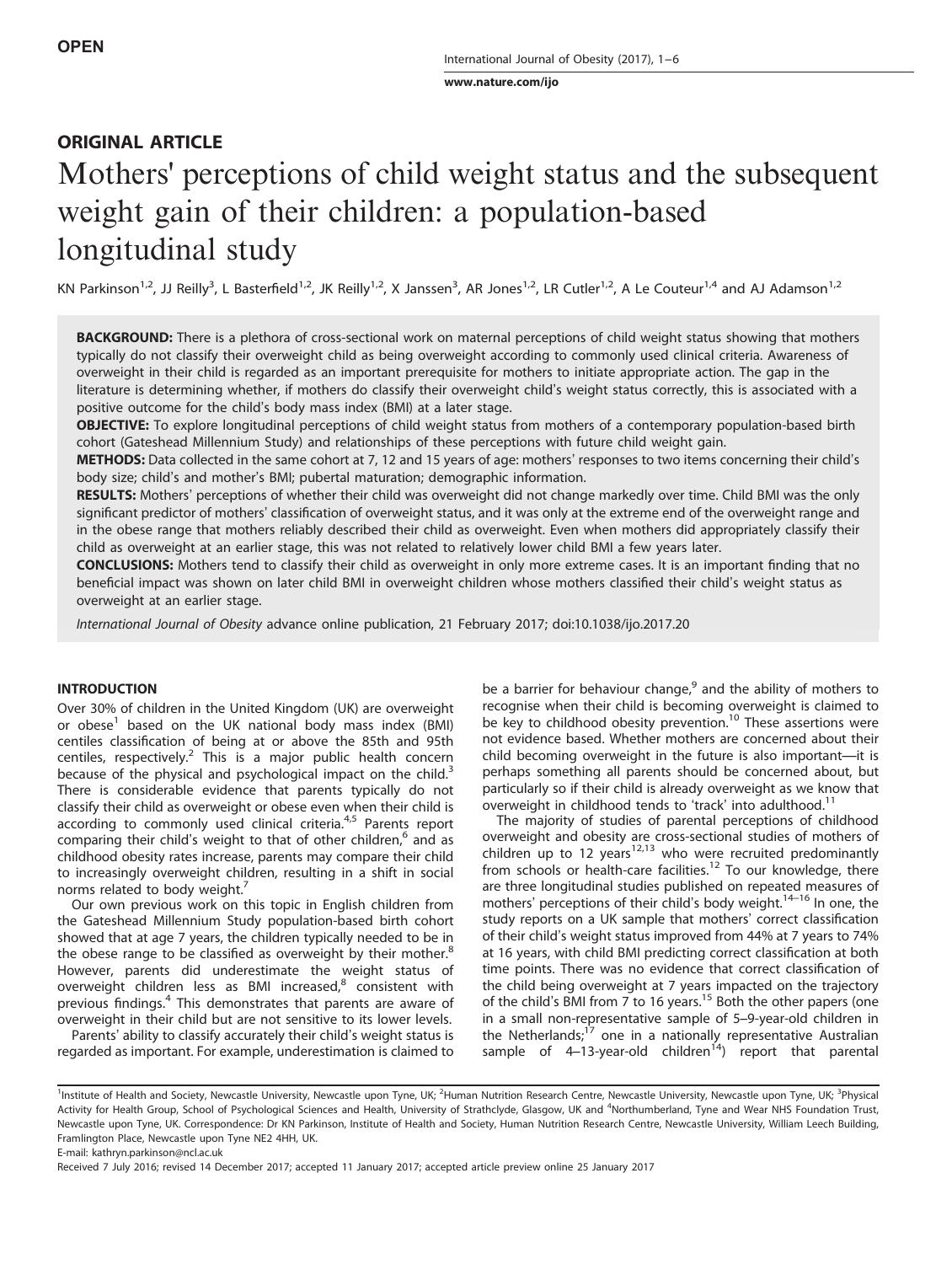identification of child overweight was associated with more weight gain at follow-up. Taken together, the evidence from these studies challenges the assumption that accurate classification of child weight status is important for appropriate parental action. It is important that further similar studies are conducted to check for replicability or otherwise, $18$  to determine whether there is supporting evidence for this assumption.

The present study investigated longitudinal data on mothers' classification of their child's weight status in a population-based birth cohort. Using data from three follow-ups (at ages 7, 12 and 15 years), the study had three aims. The first aim was to describe and examine the mother's classification of her child's weight status and whether she had any concerns about her child becoming overweight in the future. The second aim was to quantify the BMI at which mothers typically classify their child as overweight, and at which they express concern about their child becoming overweight in the future. The third aim was to investigate whether any specific child characteristics (sex, BMI and pubertal completion) and/or maternal characteristics (BMI and socioeconomic status) are associated with correct classification of child weight status.

#### MATERIALS AND METHODS

#### Participants

The data reported are from the longitudinal Gateshead Millennium Study.<sup>[19](#page-6-0)</sup> All infants born to mothers resident in Gateshead, northeast England, in prespecified weeks in 1999/2000 were eligible. In all, 1029 infants (82%) were recruited shortly after birth.<sup>20</sup> Mothers were primarily from the white ethnic majority group (98%).<sup>19</sup> Full details are published.<sup>[19,20](#page-6-0)</sup> At each follow-up, all the families that have not previously asked to leave the study are eligible to participate. This paper reports on questionnaire and body measurement data when the children were 6–8 years (median 7, referred to as 7 years in this paper), 11–13 years (median 12, referred to as 12 years) and 15–16 years (median 15, referred to as 15 years).

Favourable ethical opinions were granted by Gateshead and South Tyneside Local Research Ethics Committee (7 years: reference 06/Q0901- /49) and by Newcastle University Ethics Committee (12 and 15 years: references 00510/2011 and 00728/2014). Parents gave written consent for their own and their child's participation in the study. Children gave written assent (7 and 12 years) and consent (15 years) for their participation.

#### Procedure

At the 7-year follow-up, trained researchers visited the mothers at their home to administer the 7-year questionnaire and take their body measurements. At the 12- and 15-year follow-ups, mothers were sent the 12- and 15-year questionnaire, respectively, and asked to return the completed questionnaire by post. At all three follow-ups, the children were visited at school or home to take their body measurements.

#### Measures

At each follow-up, the parental questionnaire included two items from a previous study:<sup>[21](#page-6-0)</sup> 'How would you describe your child's weight at the moment?' (very underweight; underweight; normal; overweight; very overweight) and 'How concerned are you about your child becoming overweight in the future?' (unconcerned; a little concerned; concerned; fairly concerned; very concerned).

The child questionnaire administered at 12 and 15 years included the Pubertal Development Scale (PDS), a self-report measure of pubertal status for young adolescents with good reliability and validity.<sup>[22](#page-6-0)</sup> The scale was adapted for the 15-year follow-up to include the age the pubertal events began and were completed.

Body measurements were taken by the researchers at the 7-year followup for the mothers and at each follow-up for the children:

- (i) Height measured to 0.1 cm with the head in the Frankfurt plane using a Leicester portable height measure.
- (ii) Weight measured to 0.1 kg using TANITA scales TBF 300MA (TANITA Corporation, Tokyo, Japan).

On each assessment occasion, measurements were taken in duplicate or more if necessary until two values were obtained within 1.0 cm of each other for height and within 0.1 kg of each other for weight.

Details about the family including socioeconomic status measures were collected at recruitment, shortly after birth. From this, the family's postcode transformed into the Townsend deprivation score.<sup>[23](#page-6-0)</sup> The Townsend deprivation score was used to assess the representativeness of the participating cohort after attrition since recruitment, and as a potential confounder variable in the main analyses.

#### Statistical analysis

Mothers' responses to the item about their child's current weight status were dichotomised into a 'not overweight' category (very underweight, underweight or normal weight) versus an 'overweight' category (overweight or very overweight).

The mean of the duplicate weight and height measurements were used to calculate BMI (weight (kg)/height  $(m)^2$ ) in the mothers and children. For children, the UK 1990 BMI reference curves were used, $<sup>2</sup>$  which defines BMI</sup> ⩾91st and ⩾98th centiles as overweight and obese, respectively. The centiles were calculated using  $\text{ImSGrowth}^{23}$  $\text{ImSGrowth}^{23}$  $\text{ImSGrowth}^{23}$  As our interest in this study was in identification of overweight, at each age the children were dichotomised into 'normal weight' and 'overweight'; the latter group included obese children.

Using the binary variables described above derived from the mothers' responses to the questionnaire item and the child's weight status according to the UK 1990 BMI reference curves, $^2$  $^2$  a further dichotomous variable was created to categorise mothers as 'correct' or 'incorrect' in the classification of their child's weight status.

Mothers' responses to the questionnaire item about whether they were concerned about their child becoming overweight in the future were dichotomised into the 'unconcerned' category versus a 'concerned' category (a little concerned, concerned, fairly concerned, very concerned).

Using the data from both follow-ups, a categorised measure of the time of pubertal maturation was created based on the classification now recommended by the Royal College of Paediatrics and Child Health.<sup>24</sup> For girls these were: early (up to 12 years), mid (12 years) and late (13 years and over). For boys these were: early (up to 13 years), mid (13 and 14 years) and late (15 years and over).

To ensure statistical independence one twin from each pair was dropped at random. Cross-sectional analyses were restricted to children for whom the mother was the respondent with concurrent data for both questionnaire items and child BMI data. For longitudinal analysis, selection of cases was listwise. Logistic regression was used to examine relationships between the mothers' dichotomised variables and the predictor variables. Linear regression was used to examine predictors of child BMI. Two-tailed statistical tests are reported.

SPSS version 21 (SPSS Inc., Chicago, IL, USA) was used for statistical analysis.

#### RESULTS

Using the selection criteria described, data were available from 545 children at 7 years, 443 at 12 years and 305 at 15 years. One twin from each pair was dropped at random (14 at 7 years; 10 at 12 years; 7 at 15 years) providing samples of 531 at 7 years, 433 at 12 years and 298 at 15 years. The longitudinal analyses for which data from mothers at all three follow-ups were available was based on a sample of 228 children.

#### Attrition from the original cohort

Attrition was assessed by the Townsend deprivation index from the UK 1991 census [\(Table 1](#page-3-0)). The original sample was comparable with the northeast region of England in terms of socioeconomic deprivation apart from slight under-representation of the most affluent quintile. Overall, the distribution across all the quintiles at each time point is fairly even, although attrition has been higher over time in the lower quintiles.

We tested for differences in BMI at 7 years between participants and non-participants at 12 years  $(t = 1.7, P = 0.10)$  and 15 years  $(t = 1.6, P = 0.11)$ , showing that the child's BMI did not affect whether the mother participated in the study at the follow-ups.

 $\overline{2}$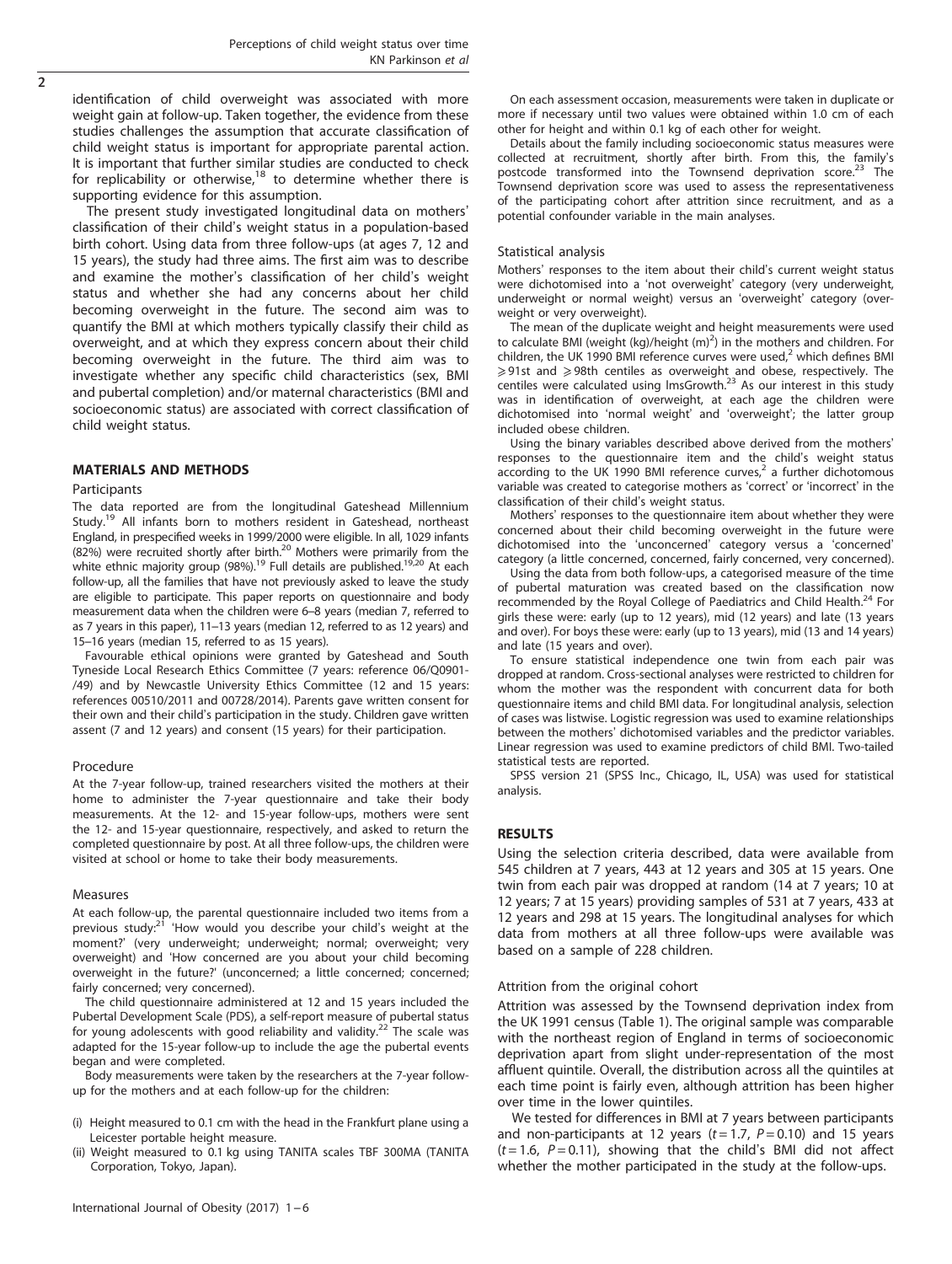#### <span id="page-3-0"></span>Sample statistics

The mean BMI for mothers was 26.6 (s.d. 5.9). The characteristics of the child samples at the three follow-ups in this study are shown in Table 2.

#### Aim 1: Describing and examining the mothers' classification of their child's weight status and concern about their child becoming overweight in the future

[Table 3](#page-4-0) shows that at each age, the proportion of mothers classifying a normal weight child as normal weight was high (over 99.0%). There was more variation across the ages in the proportion of mothers classifying an overweight child as overweight (36.2%, 52.3%, 39.2% at 7, 12 and 15 years, respectively). At each age, the majority of mothers with a normal weight child reported to be unconcerned about their child being overweight in the future. The majority of mothers with an overweight child did express concern about the child being overweight in the future; at 15 years, this level of concern was lower than at the other ages, but the proportions for concern were lower in overweight boys (64% compared with  $>79%$  at 7 and 12 years) than overweight girls (73% compared with  $>79%$  at 7 and 12 years[;Table 3\)](#page-4-0).

Table 1. Representativeness of original cohort and subsequent attrition (from Townsend deprivation index from data collected at birth) Baseline  $(N = 1011)$ 7 years  $(N = 531)$ 12 years  $(N = 433)$ 15 years  $(N = 298)$ 

|                                | n(%)     | n(%)     | n(%)     | n(%)    |
|--------------------------------|----------|----------|----------|---------|
| Townsend quintile <sup>a</sup> |          |          |          |         |
| 1 (most affluent)              | 156 (15) | 99 (19)  | 81 (19)  | 61(20)  |
| 2                              | 204 (20) | 116 (22) | 95 (22)  | 73 (25) |
| 3                              | 227 (23) | 118 (22) | 102 (24) | 66 (22) |
| 4                              | 226 (22) | 98 (18)  | 77 (18)  | 49 (16) |
| 5 (least affluent)             | 192 (19) | 94 (18)  | 73 (17)  | 46 (15) |
| Missing                        | 6(1)     | 6(1)     | 5(1)     | 3(1)    |

Percentages do not add to 100 in all cases due to rounding. <sup>a</sup>Based on Townsend deprivation index from 1991 UK census, using enumeration districts as the unit of analysis with the northern region of England as the population for comparison for the calculation of the quintiles.

Aim 2: Quantifying the weight at which mothers classify their child as overweight and express concern about their child becoming overweight in the future

Using logistic regression with the binary variable for mothers' classification of their child's weight status, at each age there was a statistically significant positive relationship between the mother classifying her child as overweight and the child's BMI [\(Table 4](#page-4-0)). Using the equations from the logistic regressions, for illustrative purposes [Table 5](#page-4-0) shows the BMI a child needs to be before half of mothers classify their child as overweight; at each age, both girls and boys need to be at the very top end of the overweight category or in the obese category (BMI centile range from 97 to 99) according to the UK 1990 growth reference curves.<sup>[2](#page-6-0)</sup>

Similarly, at each age there were statistically significant positive relationships between the child's BMI and the mother expressing concern about her child becoming overweight in the future [\(Table 4](#page-4-0)). Interestingly, the point at which half of mothers expressed concern about their child's future weight was within the normal weight range or the lower level of the overweight category according to the UK 1990 growth reference curves,<sup>[2](#page-6-0)</sup> and this was lower for girls (BMI centile range from 75 to 91) than boys (BMI centile range from 81 to 94) [\(Table 5](#page-4-0)).

#### Aim 3: Investigating characteristics associated with correct classification of child weight status

Logistic regression was used with the dichotomised correct/ incorrect variable as the outcome. [Table 6](#page-5-0) shows that at 7, 12 and 15 years, child BMI was a significant predictor of a mother correctly classifying her child's weight status when adjusted for other variables. The mother correctly classifying her child's weight status at 12 years also predicted correctly classifying her child's weight status at 15 years. None of the remaining predictor variables (child's sex, pubertal maturation, mother's BMI or family economic status) were significant.

One important question to examine is whether there is a positive effect on the child's subsequent BMI if mothers do correctly classify their child as overweight at an earlier stage. For this reason, linear regression was used on the subsample of overweight or obese children at 7 years to examine whether the mothers' earlier perception of her child's weight status predicted

|                                                                                       | Boys                                         |                                                |                                               | Girls                                        |                                               |                                               |  |
|---------------------------------------------------------------------------------------|----------------------------------------------|------------------------------------------------|-----------------------------------------------|----------------------------------------------|-----------------------------------------------|-----------------------------------------------|--|
|                                                                                       | 7 years                                      | 12 years                                       | 15 years                                      | 7 years                                      | 12 years                                      | 15 years                                      |  |
| N(%)<br>Age (years) (mean (s.d.))                                                     | 270 (50.8)<br>7.4(0.5)                       | 209 (48.3)<br>12.5(0.3)                        | 142 (47.7)<br>15.2(0.4)                       | 261 (49.2)<br>7.5(0.4)                       | 224 (51.7)<br>12.5(0.3)                       | 156 (52.3)<br>15.2(0.4)                       |  |
| Pubertal maturation <sup>a</sup> (n (%))<br>Early<br>Mid<br>Late                      |                                              |                                                | 42 (30.2)<br>56 (40.3)<br>41 (29.5)           |                                              |                                               | 36 (23.2)<br>61 (39.4)<br>58 (37.4)           |  |
| BMI (mean (s.d.))<br>BMI $SDS^b$ (mean (s.d.))                                        | 16.7(2.4)<br>0.4(1.2)                        | 20.1(3.8)<br>0.7(1.3)                          | 21.1(4.2)<br>0.4(1.3)                         | 16.9(2.4)<br>0.4(1.0)                        | 21.1(4.0)<br>0.7(1.1)                         | 23.2(4.7)<br>0.8(1.2)                         |  |
| Weight status <sup>b</sup> (n $(%)$ )<br>Underweight<br>Normal<br>Overweight<br>Obese | 5(1.9)<br>207 (76.7)<br>33 (12.2)<br>25(9.3) | 6(2.9)<br>138 (66.0)<br>37 (17.7)<br>28 (13.4) | 9(6.3)<br>99 (69.7)<br>15 (10.6)<br>19 (13.4) | 3(1.1)<br>211 (80.8)<br>31 (11.9)<br>16(6.1) | 0(0.0)<br>157 (70.1)<br>42 (18.8)<br>25(11.2) | 1(0.6)<br>110 (70.5)<br>26(16.7)<br>19 (12.2) |  |

Abbreviations: BMI, body mass index; N, number; SDS, standard deviation score. Percentages do not add to 100 in all cases due to rounding. <sup>a</sup>Missing for three boys and one girl. <sup>b</sup>According to UK 1990 BMI reference curves for children.<sup>[2](#page-6-0)</sup>

3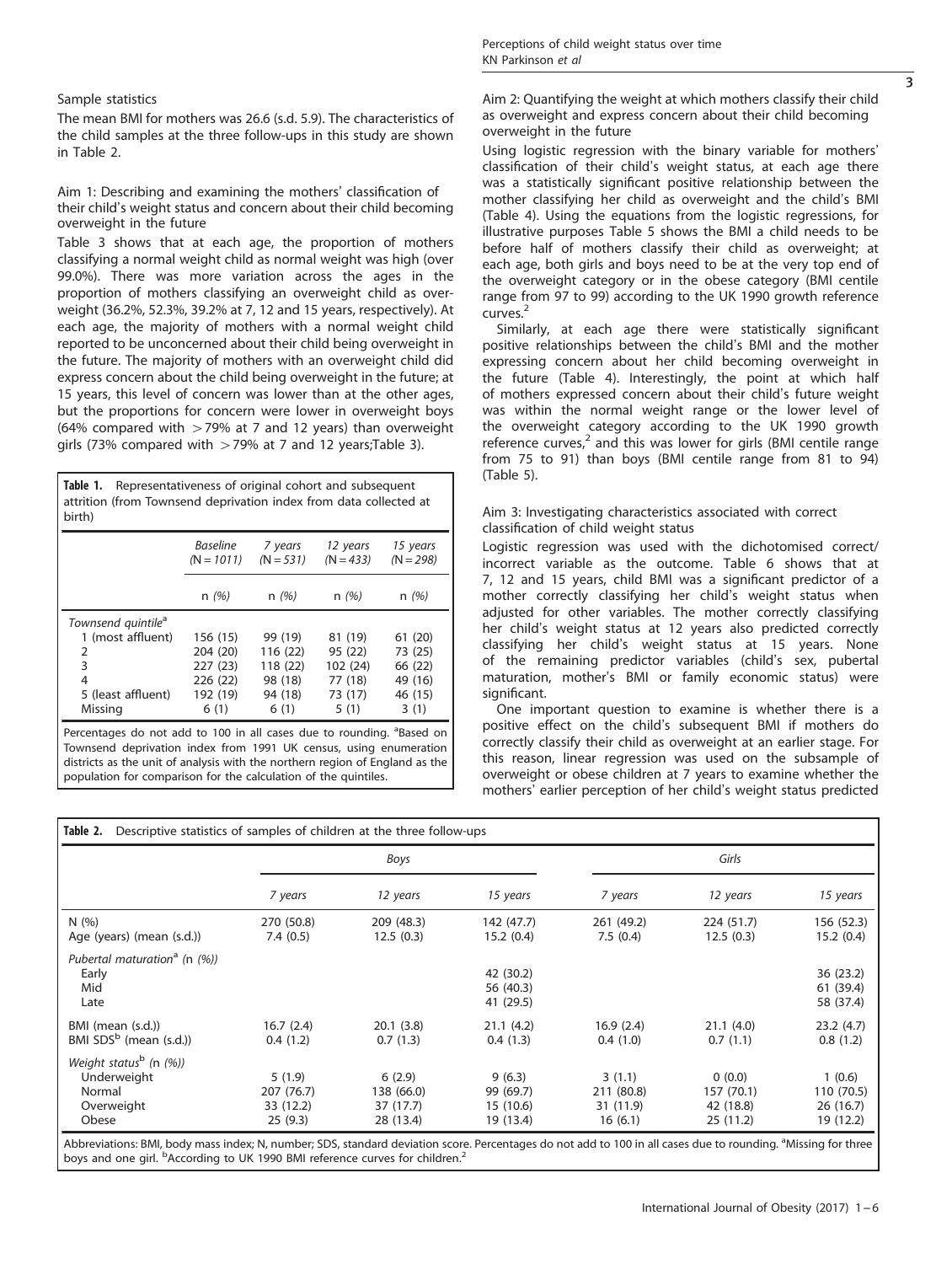<span id="page-4-0"></span>

| Mothers' response                    | Normal weight <sup>a</sup> |                          |                         | Overweight and obese <sup>a</sup> |                        |                        |  |  |
|--------------------------------------|----------------------------|--------------------------|-------------------------|-----------------------------------|------------------------|------------------------|--|--|
|                                      | 7 years                    | 12 years                 | 15 years                | 7 years                           | 12 years               | 15 years               |  |  |
|                                      | n(%)                       | n(%)                     | n(%)                    | n(%)                              | n(%)                   | n(%)                   |  |  |
| All                                  |                            |                          |                         |                                   |                        |                        |  |  |
| Not overweight<br>Overweight         | 425 (99.8)<br>1(0.2)       | 299 (99.3)<br>2(0.7)     | 218 (99.5)<br>1(0.5)    | 67 (63.8)<br>38 (36.2)            | 63 (47.7)<br>69 (52.3) | 48 (60.8)<br>31 (39.2) |  |  |
| Boys<br>Not overweight<br>Overweight | 212 (100.0)<br>0(0.0)      | 144 (100.0)<br>0(0.0)    | 107 (99.1)<br>1(0.9)    | 37 (63.8)<br>21 (36.2)            | 31 (47.7)<br>34 (52.3) | 17 (50.0)<br>17 (50.0) |  |  |
| Girls                                |                            |                          |                         |                                   |                        |                        |  |  |
| Not overweight<br>Overweight         | 213 (99.5)<br>1(0.5)       | 155 (98.7)<br>2(1.3)     | 111 (100.0)<br>0(0.0)   | 30 (63.8)<br>17 (36.2)            | 32 (47.8)<br>35 (52.2) | 31 (68.9)<br>14(31.1)  |  |  |
| All                                  |                            |                          |                         |                                   |                        |                        |  |  |
| Not concerned<br>Concerned           | 267 (62.7)<br>159 (37.3)   | 195 (64.8)<br>106 (35.2) | 162 (74.0)<br>57 (26.0) | 20 (19.0)<br>85 (81.0)            | 23(17.4)<br>109 (82.6) | 24 (30.4)<br>55 (69.6) |  |  |
| Boys                                 |                            |                          |                         |                                   |                        |                        |  |  |
| Not concerned<br>Concerned           | 147 (69.3)<br>65 (30.7)    | 94 (65.3)<br>50 (34.7)   | 83 (76.9)<br>25(23.1)   | 12(20.7)<br>46 (79.3)             | 9(13.8)<br>56 (86.2)   | 12 (35.3)<br>22(64.7)  |  |  |
| Girls                                |                            |                          |                         |                                   |                        |                        |  |  |
| Not concerned<br>Concerned           | 147 (69.3)<br>65 (30.7)    | 101(64.3)<br>56 (35.7)   | 79 (71.2)<br>32 (28.8)  | 12(20.7)<br>46 (79.3)             | 14 (20.9)<br>53 (79.1) | 12(26.7)<br>33 (73.3)  |  |  |

Table 4. Logistic regressions predicting the likelihood of (a) the mother classifying her child as overweight and (b) expressing concern of her child becoming overweight in future, from child's BMI at 7, 12 and 15 years

|                                                                                                            | B                         | S.e. | P-value | ΟR      | 95% CI      |  |  |  |
|------------------------------------------------------------------------------------------------------------|---------------------------|------|---------|---------|-------------|--|--|--|
| (a) Outcome variable: Classification of child's weight category ( $0 = not$<br>overweight; 1 = overweight) |                           |      |         |         |             |  |  |  |
| Constant<br>7-year BMI <sup>a</sup><br>Constant                                                            | $-23.5$<br>1.1<br>$-24.6$ | 0.1  | < 0.001 | 3.0     | $2.3 - 4.0$ |  |  |  |
| 12-year BMI<br>Constant                                                                                    | 1.0<br>$-16.5$            | 0.1  | < 0.001 | 2.7     | $2.1 - 3.5$ |  |  |  |
| 15-year BMI                                                                                                | 0.6                       | 0.1  | < 0.001 | 1.8     | $1.5 - 2.1$ |  |  |  |
| (b) Outcome variable: Future concern of child becoming overweight<br>$(0 =$ unconcerned; 1 = concerned)    |                           |      |         |         |             |  |  |  |
| Constant                                                                                                   | $-7.7$                    |      |         |         |             |  |  |  |
| 7-year BMI <sup>a</sup>                                                                                    | 0.4                       | 0.1  | < 0.001 | 1.6     | $1.4 - 1.7$ |  |  |  |
| Constant                                                                                                   | $-8.1$                    |      |         |         |             |  |  |  |
| 12-year BMI<br>Constant                                                                                    | 0.4<br>$-7.7$             | 0.0  | < 0.001 | $1.5\,$ | $1.4 - 1.6$ |  |  |  |
| 15-year BMI                                                                                                | 0.3                       | 0.0  | < 0.001 | 1.4     | $1.3 - 1.5$ |  |  |  |
| .                                                                                                          |                           |      |         |         |             |  |  |  |

Abbreviations: B, beta; BMI, body mass index; CI, confidence interval; OR, odds ratio.  $n=531$  at 7 years;  $n=433$  at 12 years;  $n=298$  at 15 years. <sup>a</sup>Previously published data.<sup>[8](#page-6-0)</sup>

later actual child BMI at 15 years [\(Table 7a](#page-5-0)), and similarly on the subsample of children overweight at 12 years ([Table 7b\)](#page-5-0). At both 7 and 12 years, child BMI strongly predicted BMI at 15 years but the child's weight gain was not changed by knowing whether the mother classified her child as overweight at an earlier stage. Further regressions were run to check whether this relationship was changed if the mother expressed concern about her child being overweight in the future, but including this variable

International Journal of Obesity (2017) 1 – 6

Table 5. BMIs at which 50% of mothers (a) classify their children as currently overweight and (b) express concern that their children will become overweight in the future<sup>a</sup>

|                      | <b>BMI</b>                                                            | Associated UK 1990<br>centile |       |  |
|----------------------|-----------------------------------------------------------------------|-------------------------------|-------|--|
|                      |                                                                       | Boys                          | Girls |  |
|                      | (a) Classify their children as currently overweight                   |                               |       |  |
| 7 years <sup>b</sup> | 23.1                                                                  | 99                            | 99    |  |
| 12 years             | 24.4                                                                  | 99                            | 97    |  |
| 15 years             | 29.1                                                                  | 99                            | 99    |  |
| future               | (b) Express concern that their children will become overweight in the |                               |       |  |
| 7 years <sup>b</sup> | 17.1                                                                  | 81                            | 75    |  |
| 12 years             | 20.3                                                                  | 88                            | 79    |  |
| 15 years             | 24.1                                                                  | 94                            | 91    |  |

did not change the pattern of statistical significance (data not shown).

#### DISCUSSION

This study found that the proportion of mothers with overweight children who classified their child as overweight did not substantially alter with child age. Our results clearly show that mothers at all three follow-ups were more likely to classify their overweight child as overweight as child BMI increased, but typically the child had to be at the higher end of the childhood overweight range or in the obese range before they described their child as overweight. Mothers expressed concern about their child becoming overweight in future at lower levels of BMI. Child's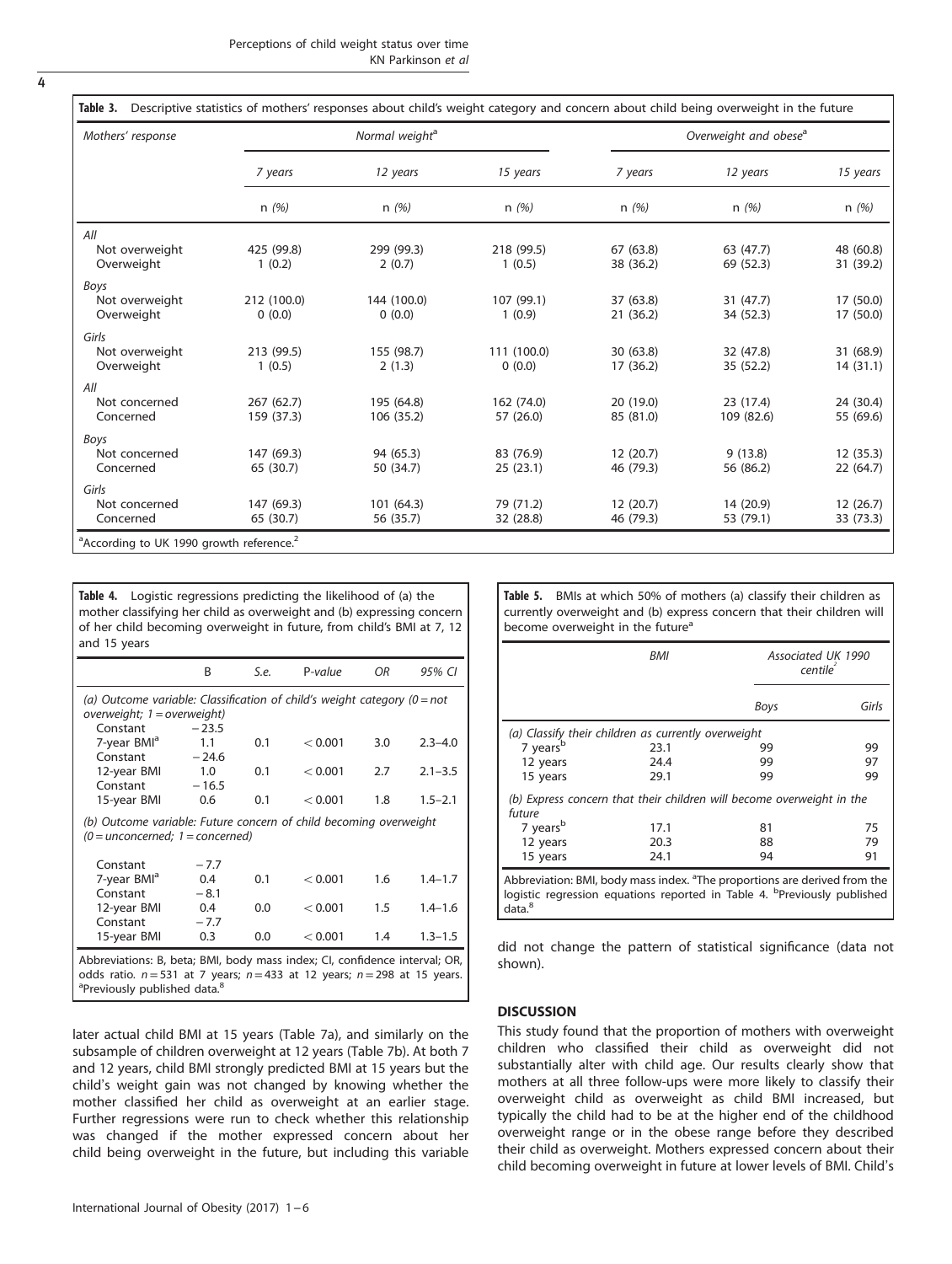<span id="page-5-0"></span>

|                                         | Mother correct at 7 years |         | Mother correct at 12 years |         | Mother correct at 15 years |         |
|-----------------------------------------|---------------------------|---------|----------------------------|---------|----------------------------|---------|
|                                         | OR (95% CI)               | P-value | OR (95% CI)                | P-value | OR (95% CI)                | P-value |
| Correct (12 years; yes)                 |                           |         |                            |         | $7.0(2.6 - 18.5)$          | < 0.001 |
| Correct (7 years; yes)                  |                           |         | $1.1(0.4-2.8)$             | 0.817   | $1.8(0.6 - 5.6)$           | 0.315   |
| Child's sex (female)                    | $1.2(0.6-2.2)$            | 0.577   | $1.4(0.7-2.7)$             | 0.322   | $0.8(0.3-2.1)$             | 0.692   |
| Child's BMI (concurrent)                | $0.6(0.5-0.7)$            | < 0.001 | $0.8(0.8-0.9)$             | < 0.001 | $0.8(0.7-0.9)$             | < 0.001 |
| Mother's BMI                            | $1.0(0.9-1.0)$            | 0.368   | $1.0(1.0-1.1)$             | 0.327   | $1.1(1.0-1.2)$             | 0.149   |
| Townsend deprivation index <sup>b</sup> | $1.4(0.9-1.4)$            | 0.294   | $0.9(0.8-1.1)$             | 0.338   | $0.8(0.6-1.2)$             | 0.301   |
| Pubertal maturation                     |                           |         |                            |         | $1.7(0.9-3.1)$             | 0.084   |

Abbreviations: BMI, body mass index; CI, confidence interval; OR, odds ratio. *n* = 491 at 7 years; *n* = 340 at 12 years; *n* = 226 at 15 years. <sup>a</sup>According to UK 1990 growth reference.<sup>[2](#page-6-0)</sup> bBased on 1991 UK census, using enumeration districts as the unit of analysis with the northern region of England as the population for comparison for the calculation of the quintiles.

Table 7. Multiple linear regression of factors (child BMI and maternal classification of child weight status) at 7 and 12 years predicting child BMI at 15 years

|                                                                                                                                                                                                  | <i><u><b>Unstandardised</b></u></i><br>coefficients                   |               | Standardised<br>coefficients |                      |         |  |  |
|--------------------------------------------------------------------------------------------------------------------------------------------------------------------------------------------------|-----------------------------------------------------------------------|---------------|------------------------------|----------------------|---------|--|--|
|                                                                                                                                                                                                  | B                                                                     | S.e.          |                              | Beta t-value P-value |         |  |  |
|                                                                                                                                                                                                  | (a) 7-Year predictors for children overweight at 7 years ( $n = 50$ ) |               |                              |                      |         |  |  |
| Constant                                                                                                                                                                                         | 4.0                                                                   |               |                              |                      |         |  |  |
| Child's BMI (7 years)                                                                                                                                                                            | 1.1                                                                   | $0.4^{\circ}$ | $0.5^{\circ}$                | 3.1                  | 0.003   |  |  |
| Correct (7 years; yes)                                                                                                                                                                           | 0.3                                                                   | 1.7           | 0.0                          | 0.2                  | 0.842   |  |  |
| (b) 12-Year predictors for children overweight at 12 years ( $n = 87$ )                                                                                                                          |                                                                       |               |                              |                      |         |  |  |
| Constant                                                                                                                                                                                         | $-0.3$                                                                |               |                              |                      |         |  |  |
| Child's BMI (12 years)                                                                                                                                                                           | 1.1                                                                   | 0.1           | 0.8                          | 9.0                  | < 0.001 |  |  |
| Correct (12 years; yes)                                                                                                                                                                          | $-0.2$                                                                | 0.8           | 0.0                          | $-0.2$               | 0.834   |  |  |
| Abbreviations: B, unstandardised regression coefficient; beta, standardised<br>regression coefficient; BMI, body mass index. <sup>a</sup> According to UK 1990<br>arowth reference. <sup>2</sup> |                                                                       |               |                              |                      |         |  |  |

sex, pubertal maturation, mothers' BMI and family socioeconomic status were not related to the mothers' classification of their child's weight status. This study provides no evidence that mothers' correct classification of her child's overweight status at age 7 or 12 years is associated with relatively lower weight gain in her child either 8 or 3 years later, respectively.

Cross-sectional studies with a wide age range, $25-27$  $25-27$  one long-itudinal study<sup>[15](#page-6-0)</sup> and a meta-analysis<sup>[4](#page-6-0)</sup> have shown that mothers are less likely to report their overweight child as overweight if the child is younger, particularly those under 6 years. In our study using a relatively large and representative population-based cohort, covering an 8-year age range from 7 years, we did not observe an age effect on mothers' correct classification of overweight in their child. Further longitudinal cohort studies will be needed to establish whether age effects exist or not. Similarly, the mothers' classification of the child's weight status was not found to be associated with the child's pubertal stage, which is supported by the only longitudinal study that has reported on pubertal development.[15](#page-6-0) The results from this study also showed no significant effects of mother's BMI or socioeconomic status, again supported by previous longitudinal studies.<sup>[15,17](#page-6-0)</sup> The results on child's sex are more mixed; in our study, no sex effect was found, which is supported by one study<sup>[17](#page-6-0)</sup> but not another.<sup>[15](#page-6-0)</sup> Overall, these findings from the present study suggest that classifying a child's weight status, as might be expected, is based simply on the child's BMI; the only significant predictor of whether mothers classified their child as overweight was higher child BMI, also reported in other studies.<sup>[15](#page-6-0),[16](#page-6-0),[25,26,28](#page-6-0)</sup> This is a graded effect; mothers are more likely to classify their child as overweight if the child is obese rather than overweight. $8,15,29,30$  $8,15,29,30$  $8,15,29,30$  $8,15,29,30$  $8,15,29,30$  The conclusion must be drawn that currently, using these methods, children need to be obese before mothers report them as being overweight.

The proportion of mothers who expressed concern about their overweight child being overweight in the future was lower at 15 years than at 7 and 12 years for overweight children, particularly for boys, and furthermore mothers expressed concern at a lower BMI UK 1990 centile in girls compared with boys. A plausible explanation for these results is that they reflect the higher expectation of boys being 'big' compared with girls.<sup>4</sup>

There is an emphasis in the literature on the importance of the ability of mothers being able to identify correctly whether or not their child is overweight as this is regarded as key to parental action and intervention.<sup>[4](#page-6-0),[5,9,10,25](#page-6-0),[31](#page-6-0)</sup> It is of particular note then that this longitudinal study, using repeated measures within the subset of children who are overweight, shows that this does not have a beneficial impact on later BMI—and this important result is consistent with those of a similar study of children over the same age range using the same methods.<sup>[15](#page-6-0)</sup> We do not know if the mothers in the current study who did classify their child as overweight took any weight management action; if they did it did not have a positive effect in terms of their child's BMI at a later stage. Mothers expressed concern about their child being overweight in future at much lower levels of current child BMI, but controlling for this in the analysis did not alter the results on later child BMI outcomes.

This study adds to the body of literature on maternal perceptions of child weight status. It reports on data from three time points using the same measures in a relatively large population-based cohort and the perceptions were assessed in narrow age ranges, which strengthens the ability to examine agerelated effects. A limitation of this study is the fairly high level of attrition, and as is common for community-based studies this has been higher over time among the most deprived families. $32,33$ However, due to over-representation of more deprived families at recruitment, the sample included in the analyses at the different time points have remained broadly representative of the north of England. It is possible that generalisability to other settings may be affected by the predominantly white ethnic background of the participants. In terms of examining maternal perceptions of their child's weight status and the child's weight gain, when interpreting the results it must be borne in mind that the samples for our weight gain analyses were small. Since this study was planned, three published articles report on this topic, showing that either children's weight gain is not relatively lower in the children whose mothers who reported their child as overweight at an earlier stage or that they gain more weight.<sup>[14,15](#page-6-0),[17](#page-6-0)</sup> Future studies need to be based on power calculations to further inform this field.